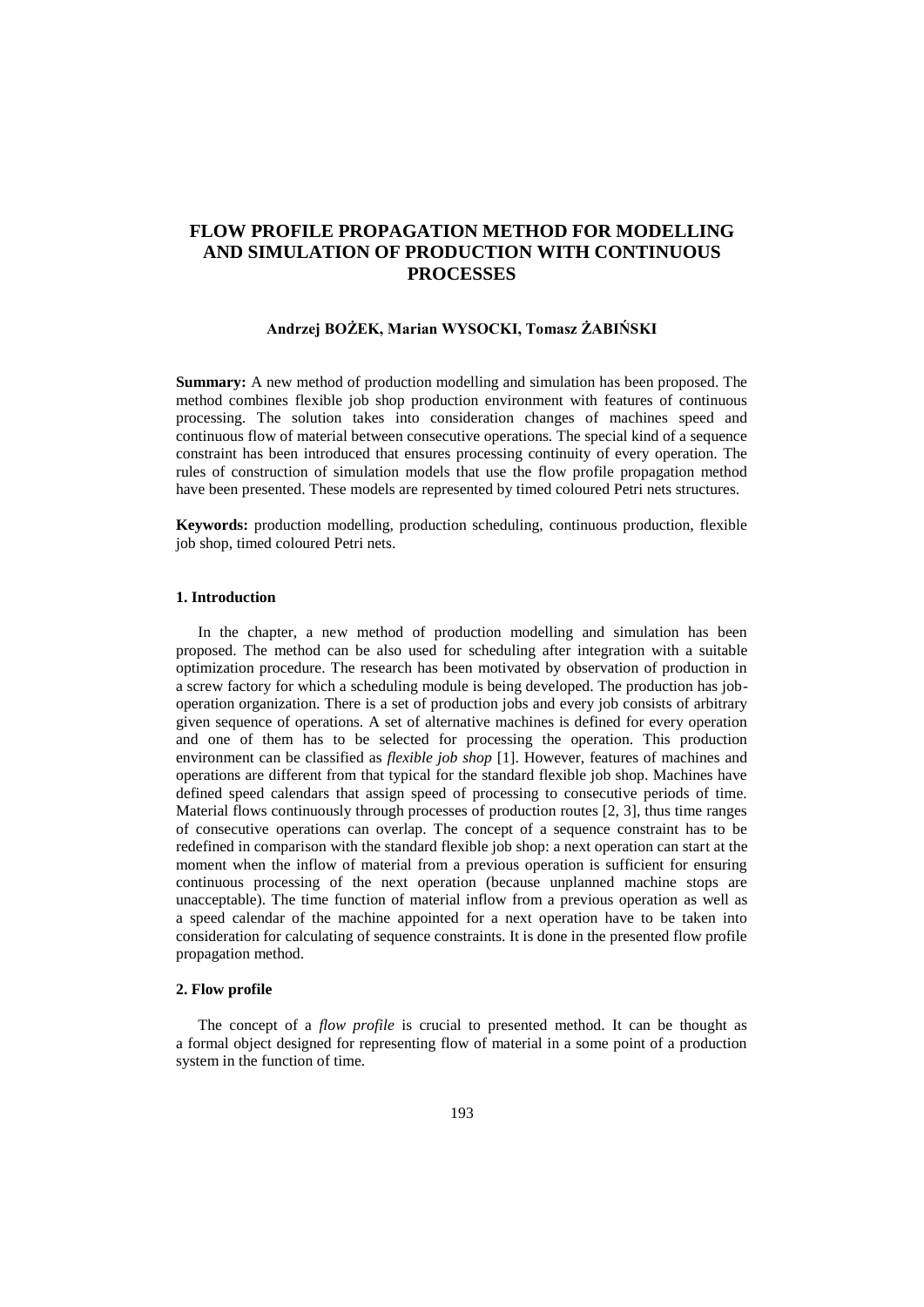# **2.1. Flow profile definition**

A *flow profile* is a linear-segment non-decreasing right-continuous function *fp*. This function will be represented by *flow profile sequence* (*FPS*) of pairs (*t*, *a*) that are consecutive end points of line segments

$$
FSP = ((t_1, a_1), (t_2, a_2), ..., (t_n, a_n))
$$
\n(1)

where:

$$
n \in \mathbb{N}, \quad n \ge 2, \quad a_1 = 0, \quad \neg \underbrace{\exists}_{3 \le p \le n} t_{p-2} = t_{p-1} = t_p, \quad \neg \underbrace{\exists}_{3 \le p \le n} a_{p-2} = a_{p-1} = a_p,
$$
  

$$
\bigvee_{p,q \le n} (p \le q) \Rightarrow [(t_p \le t_q) \land (a_p \le a_q)], \bigvee_{p,q \le n} (p \ne q) \Rightarrow [(t_p \ne t_q) \lor (a_p \ne a_q)]
$$

The first value *t* in each pair represents time and the second value *a* represents related material amount. For a sequence *FPS* the additional parameters have been defined:

- *ST*<sub>*FPS*</sub> represents *start time* (that is  $t<sub>l</sub>$ ) of *FPS*,
- *ETFPS* represents *end time* (that is *tn*) of *FPS*,
- *TFFPS* represents *total flow* (that is *an*) of *FPS*.

The time range [*STFPS*, *ETFPS*] delimits the part of a flow profile that will be called an *active part*. Amount of material changes in the range of the active part, so the process that generates the flow has to be active. The part of flow profile delimited by the time range [0, *STFPS*) will be called *left passive part*. Value of a flow profile is 0 in the left passive part. The part of flow profile delimited by the time range  $(ET_{FFS}, +\infty)$  will be called *right passive part*. Value of a flow profile remains *TFFPS* in the right passive part.

The value of a flow profile function  $fp^{FFS}$ , represented by a given sequence *FPS*, can be calculated for any time  $t \in [0, +\infty)$  with the use of the formula

$$
fp^{FPS}(t) = \begin{cases} 0, & 0 \le t < ST_{FPS} \\ \text{linear interpolation of } FPS, & ST_{FPS} \le t \le ET_{FPS} \\ & TF_{FPS}, & ET_{FPS} & t \end{cases}
$$
 (2)

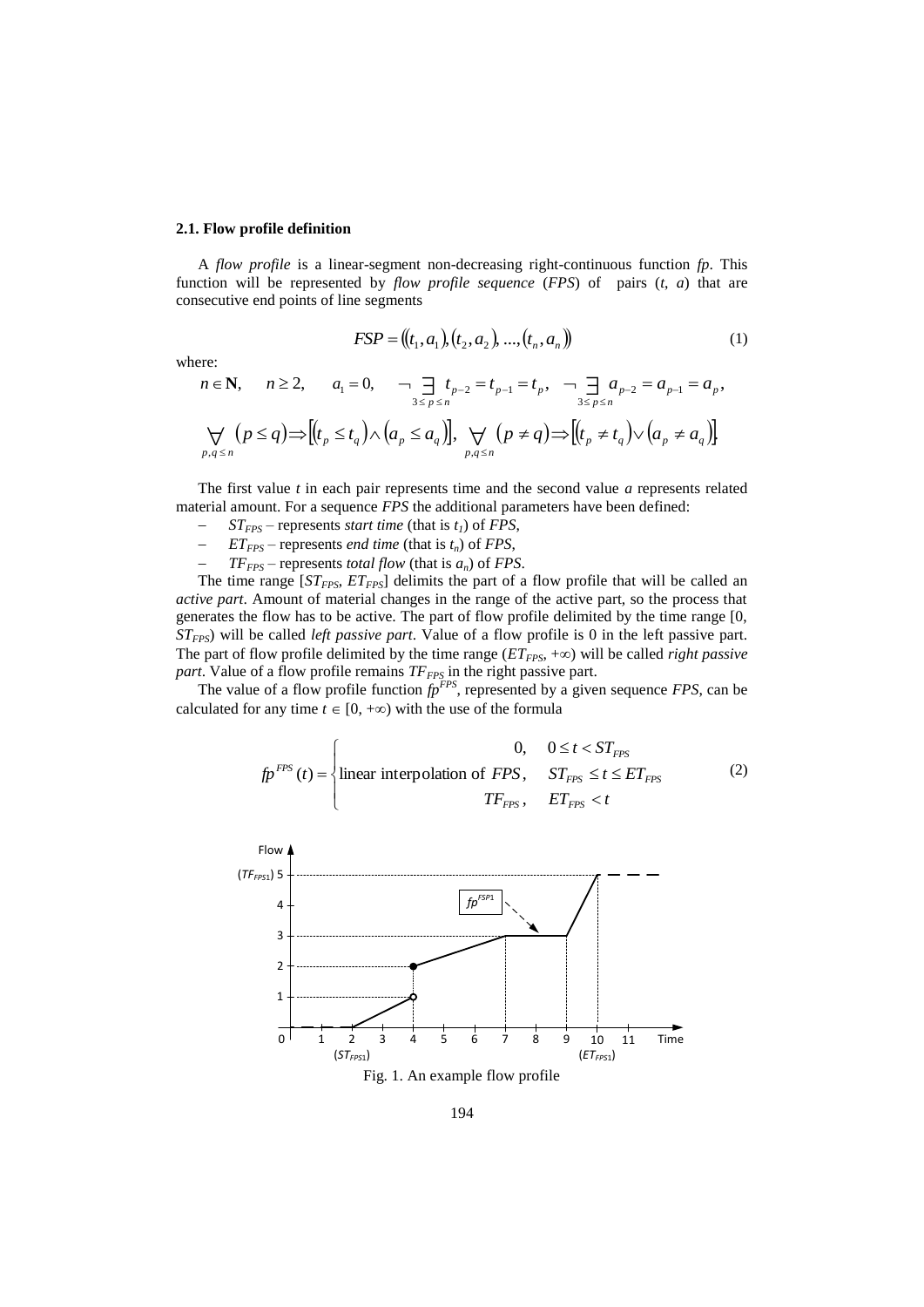An example flow profile function, represented by sequence  $FPS1 = ((2, 0), (4, 1), (4, 2),$  $(7, 3)$ ,  $(9, 3)$ ,  $(10, 5)$ ) is shown in Figure 1. The passive parts of a flow profile are denoted by dashed line in Figure 1. The graphical representation of these parts will be omitted in next figures, only active parts will be presented.

# **2.2. Input and output flow profiles**

The presented modelling method attributes two flow profiles to every continuous process in a production system: an input flow profile  $f_{\mathcal{D}_W}$  and an output flow profile  $f_{\mathcal{D}_W}$ (Fig. 2). The input flow profile represents the material that inflows into the process. The output flow profile represents the material that outflows after processing. The difference  $f_{PIN}(t) - f_{POUT}(t)$  represents material amount that is being processing or waiting in a material buffer at time *t*.



Fig. 2. Input and output flow profiles

The notation  $fp_1 \rightarrow fp_2$  will be used if  $fp_1$  is an input flow profile and  $fp_2$  is an output flow profile of the same process. Two conditions have to be satisfied if  $fp_1 \rightarrow fp_2$ .

The first condition is that the total flow value of the both flow profiles should be the same  $(TF_{fp1} = TF_{fp2})$ . It is related to the assumption that the same material flows from the input to the output of the process. This may be not satisfied if the units of amount are different or/and if the material amount increases/decreases proportionally in the process. In such cases, normalization should be used to get input and output flow profiles with the same value of the total flow.

The second condition is that the flow profile  $fp_1$  has to be *under* the flow profile  $fp_2$ . The notation  $fp_1 \triangleright fp_2$  ( $fp_1$  is under  $fp_2$ ) will be used for this relation that is defined as follows

$$
fp_1 \triangleright fp_2 \Longleftrightarrow \bigvee_{t \in [0, +\infty)} fp_1(t) \ge fp_2(t). \tag{3}
$$

# **3. Flow profile propagation**

Flow profile propagation is a method of modelling and simulation of production systems with continuous processes that makes use of the previously introduced concept of the flow profile. This method assumes that a machine environment and sequence relations between operations are defined similarly as for the well known *flexible job shop* problem [1]. However, the meaning of the term *operation* changes. An *operation* should be thought as an active part of an output flow profile of some process.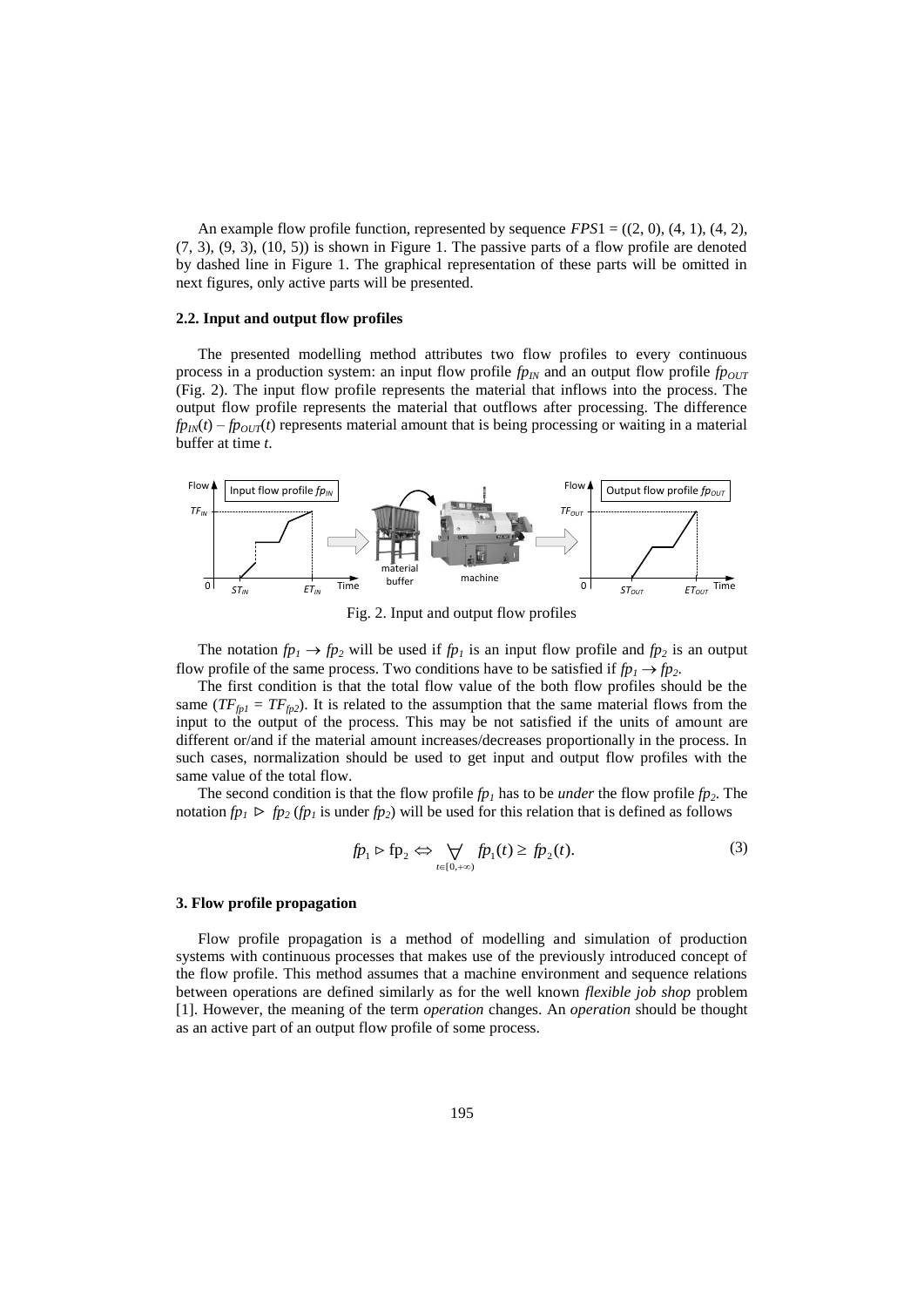# **3.1. Method description**

The flow profile propagation method can be described as follows:

- 1. There is a set of *m* machines  $\{M_1, M_2, ..., M_m\}$ .
- 2. A speed calendar  $SC_i$  is defined for each machine  $M_i$ . A speed calendar  $SC$  is defined as sequence of pairs  $SC = ((t_1, v_1), (t_2, v_2), (t_n, v_n))$ ; in the range of time [0,  $t_1$ ] a machine has speed  $v_1$ , in the range of time  $(t_1, t_2]$  the speed is  $v_2$ , and so on.
- 3. There is a set of *j* jobs  $\{J_1, J_2, ..., J_j\}$ .
- 4. A sequence of operations is defined  $(O_{1,k}, O_{2,k}, ..., O_{o(k),k})$  for each job  $J_k$ .
- 5. A set of machines is defined  $\{M_{1,n}, M_{2,n}, ..., M_{m(n),n}\}$  for each operation  $O_n$  that can alternatively execute the operation.
- 6. An input flow profile  $fp_{N,k}$  is defined arbitrary for the first operation of each job  $J_k$ .
- 7. The goal of the simulation/scheduling is to select a machine and to find an output flow profile for each operation.
- 8. An output flow profile of every operation must satisfy the following restrictions:
	- a) Every machine can execute only one operation at the same time, so only one active part of an output flow profile can be linked with machine at the same time.
	- b) An input flow  $fp<sub>IN</sub>$  and an output flow  $fp<sub>OUT</sub>$  profiles of the same operation have to satisfy the condition  $fp_{IN} \rightarrow fp_{OUT}$ .
	- c) Additional restrictions can be added for limiting the space of results.
- 9. An output flow profile of every operation is determined on the basis of the value of its start time  $(ST_{\text{f}0UT})$  and the speed calendar of the machine that processes the operation.
- 10. An output flow profile of an operation is also the input flow profile of the next operation in the production route.

The characteristic feature of the method is that consecutive flow profiles of operations are in a sense propagated one by one through production routes (points 8b and 10 above). This is the reason why the method has been named as *flow profile propagation*.

#### **3.2. Output flow profile generation**

An output flow profile  $f_{DQUT}$  can be generated unambiguously if three parameters are given: an input flow profile  $fp_{IN}$  related to  $fp_{OUT}$ , a speed calendar *SC* of the machine that processes the operation defined by  $f_{\text{POUT}}$  and a arbitrary defined start time of  $f_{\text{POUT}}$  $(ST_{\text{foot}})$ . Let  $SC(t)$  denote the value of the machine speed in the moment *t*. The function  $f_{\text{P}OUT}$  is defined by the integrate

$$
fp_{OUT}(t) = \int_{ST_{\text{fp}OUT}}^{t} SC(\tau) d\tau, \ ST_{\text{fp}OUT} \le t \le ET_{\text{fp}OUT}.
$$
 (4)

The end time of the generated flow profile  $(ET_{\text{p}OUT})$  has to be chosen to satisfy the condition  $TF_{\hat{p}IN} = TF_{\hat{p}OUT}$ . Formally, it can be defined as the upper integration limit that satisfies the relation

$$
TF_{\text{fpN}} = \int_{ST_{\text{foUT}}}^{ET_{\text{foUT}}} SC(\tau) d\tau.
$$
 (5)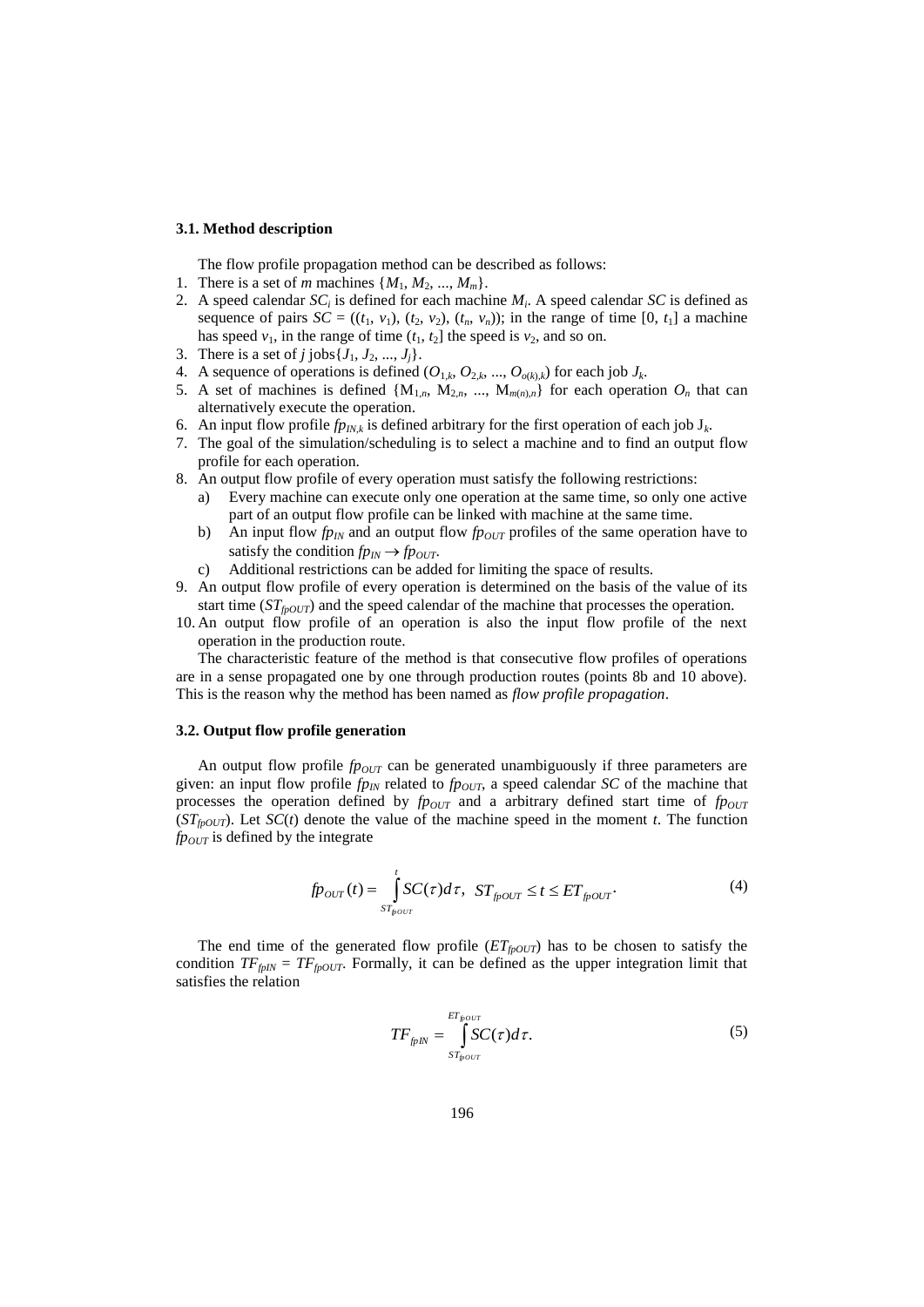

The algorithm that generates flow profile sequence  $\mathit{FPS}_{OUT}$  that represents the function *fp*<sub>OUT</sub> defined by relation (4) is quite simple and it will not be presented here in details.

There are two important observations:

- 1. The length of the active part of the  $f_{\text{POUT}}$  (so, the length of the operation) is not constant. It depends on  $ST_{\text{fpoUT}}$ . For example (Fig. 3), the active part of  $f_{\text{p}OUT1}$  has the length 34 (from 13 to 47) and the active part of  $fp_{OUT2}$  has the length 36 (from 32 to 68). It is different than for the standard flexible job shop where the length of every operation is constant and defined arbitrary.
- 2. The formulas (4) and (5) do not guarantee the relation  $fp_{IN} \triangleright fp_{OUT}$  between flow profiles. For example (Fig. 3), the profile *fp*<sub>*OUT*3</sub> does not satisfy this relation. The time *STfpOUT* of an output flow profile has to be not less than *minimal start time* (see next point 3.3) to satisfy the condition  $fp_{IN} \triangleright fp_{OUT}$ .

# **3.3. Minimal start time of output flow profile**

A start time of an output flow profile of every operation is lower bounded. It cannot be smaller than a minimal value *MIN*  $ST_{f\nu OUT}(f p_{IN}, SC)$  that is determined by the input flow profile  $fp_{IN}$  of the operation and the speed calendar *SC* of the machine that executes the operation. If the start time of the output flow profile were smaller, the condition  $f p_N \triangleright f p_{OUT}$  (and effectively the condition  $f p_N \rightarrow f p_{OUT}$ ) would not be satisfied. Thus, the parameter *MIN\_STfpOUT*(*fpIN*, *SC*) represents sequence constraints in the flow profile propagation method. The algorithm has been designed that returns the value of this parameter on the basis of given *fpIN* and *SC*. The algorithm has two parts (*the forward part* and *the backward part*). The operation of the algorithm is presented on the example (Fig. 4, 5).

*The forward part of the algorithm* (Fig. 4):

- 1. Divide the active part of the  $fp<sub>IN</sub>$  into sections. A section is the range of the active part with a constant value of machine speed. There are three sections in the example: section I – speed *v*, section II – speed 0 (machine stopped) and section III – speed *v* again.
- 2. Select the first section (Fig. 4, section I).
- 3. Construct the set *SP* (*Set of Points*) of points that are bend points of *fpIN* in the selected section (Fig. 4: section I – point  $A_1$ ; section II – no points; section III – point  $C_4$ ).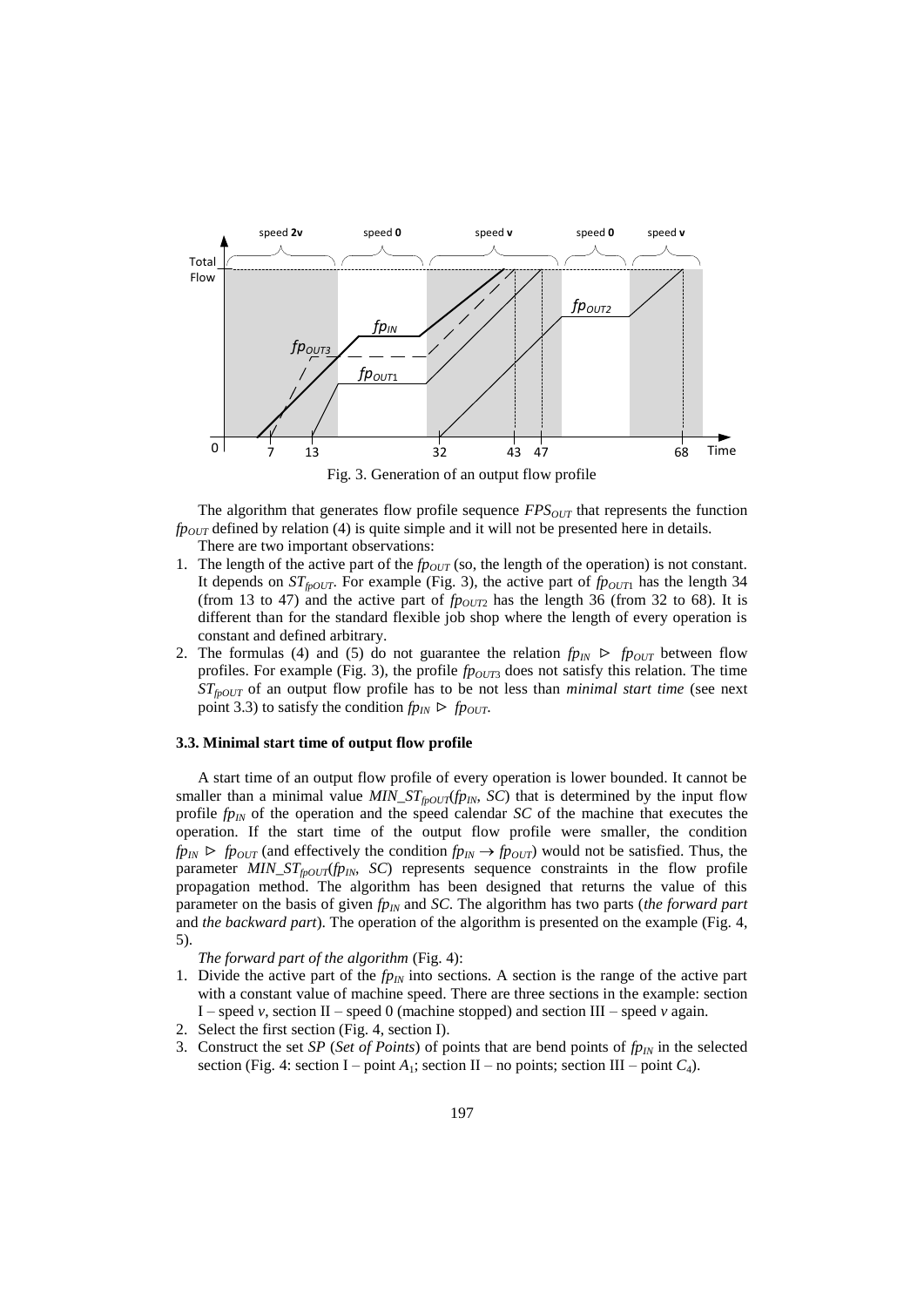- 4. Add to the set *SP* the extreme left and right points of  $fp<sub>IN</sub>$  in the selected section (Fig. 4: section I – points  $A_2$ ,  $A_3$ ; section II – points  $B_1$ ,  $B_2$ ; section III – points  $C_1$ ,  $C_2$ ).
- 5. If the selected section is not the first section add to the set *SP* the recently saved point *IP* (*intermediate point*).
- 6. For each point  $p \in SP$  construct a line segment that includes point  $p$  and has slope equal of the machine speed (Fig. 4: section  $I - a_1, a_2, a_3$ ; section  $II - b_1, b_2, b_3$ ; section  $III - c_1$ , *c*2, *c*3, *c*4). Construct the set *SLS* (*Set of Line Segments*) and add to this set the constructed line segments.
- 7. Select the line segment  $ls^* \in SLS$  that is the lowest in the section (Fig. 4: section I *a*<sub>3</sub>; section II –  $b_3$ ; section III –  $c_4$ ).
- 8. If the current section is last go to the step 11 else go to the step 9.
- 9. Save the right end point of the line segment *ls*\* to the variable *IP* (*intermediate point*) (Fig. 4: section I – point  $B_3$ ; section II – point  $C_3$ ).
- 10. Select the next section (on the right) and go to the step 3.
- 11. Save the right end point of the line segment *ls*\* to the variable *FINAL POINT*.



Fig. 4. Calculation the  $MIN\_ST_{fpOUT}$  parameter, the forward part of the algorithm

*The backward part of the algorithm* (Fig. 5):

- 1. Select the last section (Fig. 5: section III).
- 2. Save *FINAL POINT* to the variable *RE* (*Right End*).
- 3. Construct a line segment *ls*\*\* that has slope equal of the machine speed and includes the recently saved point *RE* (Fig. 5: section III – f1; section II – f2; section I – f3).
- 4. If the line segment *ls*\*\* intersects the time axis in the selected section (Fig. 5: section I) go to the step 7, else go to the step 5.
- 5. Save the left end point of the line segment *ls*\*\* to the variable *RE* (Fig. 5: section III point  $F_1$ ; section II – point  $F_2$ ).
- 6. Select the previous section (on the left) and go to the step 3.
- 7. The time coordinate of intersection of the line segment  $ls^*$  and the time axis is the value of *MIN\_STfpOUT*(*fpIN*, *SC*). Return the result and stop.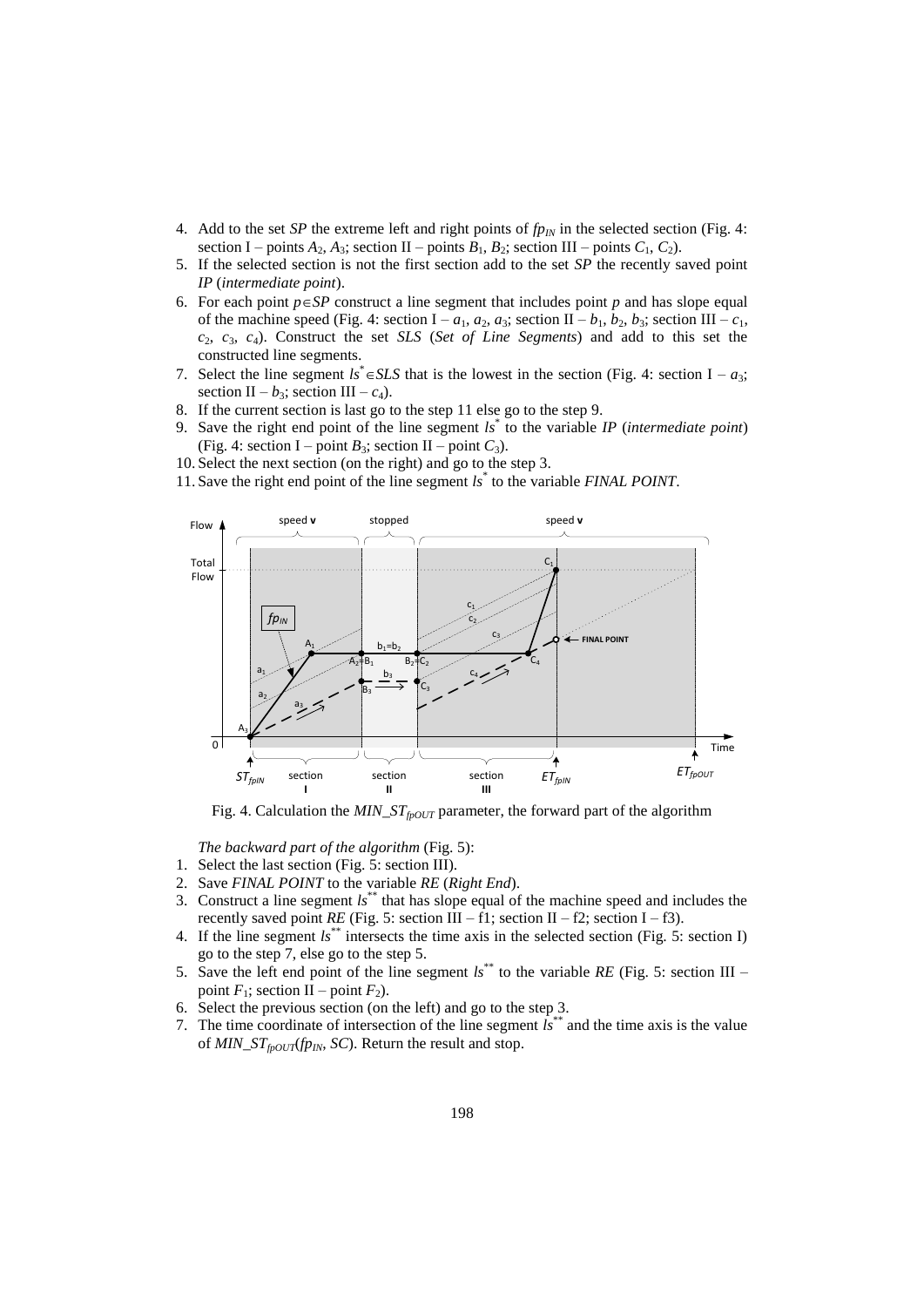

Fig. 5. Calculation of the  $MIN\_ST_{\text{pOUT}}$  parameter, the backward part of the algorithm

#### **4. Modelling and simulation of production system**

The formalism of timed coloured Petri nets and *CPN Tools* [4,5] software have been used for construction of simulation model of production system. Some aspects of modelling, simulation and scheduling of production systems with the use of Petri nets has been presented in the works [6,7] in more details.

There are a few advantages of using timed coloured Petri nets formalism for modelling of production systems:

- 1. Sequence relations and constraints that are present between operations can be easily modelled by the structure of a Petri net.
- 2. Time synchronisation of concurrent events is ensured by the formalism.
- 3. It is simple to combine many modelling method (for example, the flow profile propagation method and others) in one model.

The net substructure that represents one operation is the basic structural component of the model. It is shown in Figure 6. The shown substructure relates to the operation *OpX* that can be alternatively processed by the machines *M*1, *M*2, ..., *Mm*.

There are three types (colour sets) defined for places:

- *SP\_CAL* (*SPeed CALendar*) it represents a speed calendar of a machine in the form defined in the point 3.1.
- *FL\_PROF* (*FLow PROFile*) it represents a flow profile in the form of a flow profile sequence (*FSP*) defined in the point 2.1.
- *TIM\_LIM* (*TIMe LIMit*) it is timed type [4] that represents time restrictions in the model. A token of this type cannot be consumed by transition as long as its timestamp is greater than value of the *global clock* [4].

The transition *prep*  $OpX$  (preparation for operation *X*) is fired if only a token with an input flow profile, bound to the variable *flProf*, is available. While this transition is fired the two actions are executed:

- 1. The token with the input flow definition is moved to the place *wait\_OpX*.
- 2. For each machine the function *minimalDelay* is executed. This function calculates the difference between the value of  $MIN\_ST_{fpOUT}(fp_{IN}, SC)$  and the value of the global clock.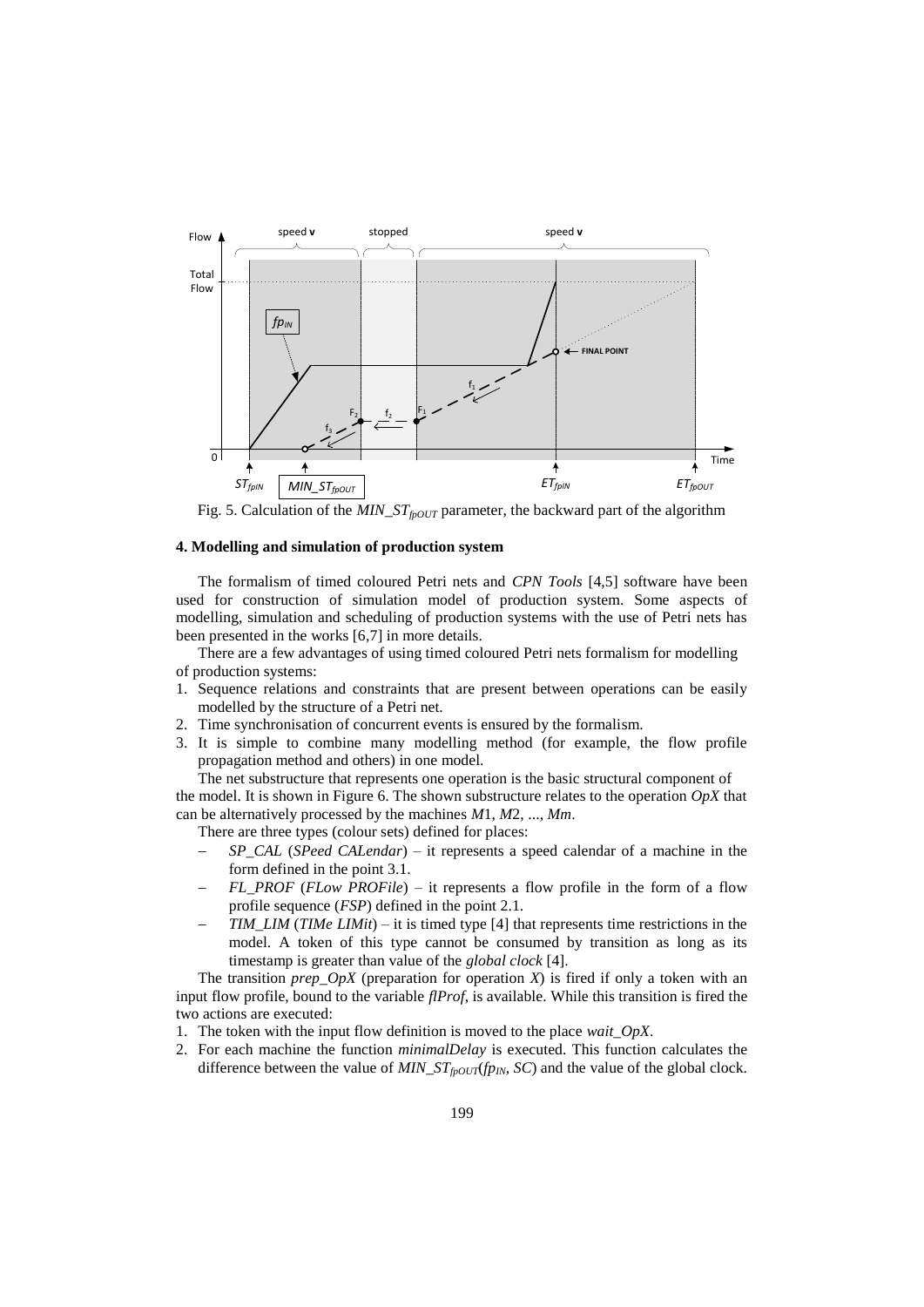The calculation is done on the basis of the algorithm described in the point 3.3. The parameter  $f_{P/N}$  is defined by the variable *flProf* and the parameter *SC* is defined by the variable *mCal*1 for the machine *M*1, the variable *mCal*2 for the machine *M*2, and so on. The tokens generated by the expressions  $1\hat{ }$  ( $)$  $@+$   $minimalDelay(f1Prof, mCali)$  are inserted into the places *lim\_M*i*\_OpX* (i = 1, 2, ..., m). The timestamps of this tokens represent *MIN\_ST<sub>fpOUT</sub>* parameters.



Fig. 6. The Petri net model substructure that represents one operation

The example state of the substructure with two machines (*M*1, *M*2) after execution of the transition *prep\_OpX* is shown in Figure 7. The input flow profile has been moved to the place *wait\_OpX*. This profile is represented by the sequence ((0, 0), (1150, 1533), (1650, 1700)). The *MIN\_STfpOUT* parameter is 650 and 150 for the machines *M*1 and *M*2 respectively. The places *busy\_M*1 and *busy\_M*2 (one place for every machine, common for all operations that the machine can execute) represent reservation of machines by operations. So, the machine *M*1 has not be reserved so far and the machine *M*2 is reserved until the time 1927 by an operation other than *OpX*.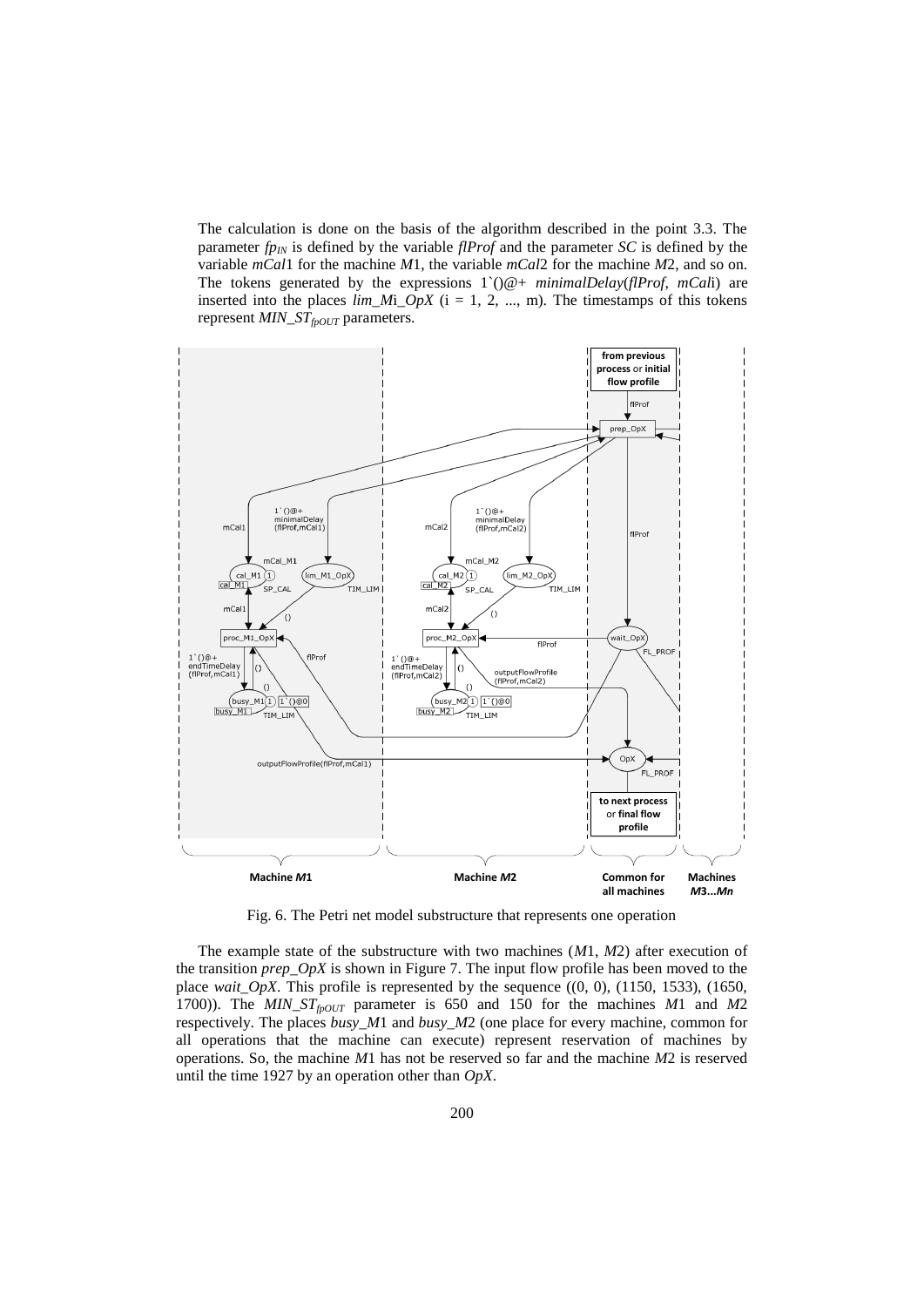

Fig. 7. Execution of the Petri net model – the state after execution of the transition *prep\_OpX*

Marking of places *lim\_M*i*\_OpX* represents sequence constraints and marking of places *busy Mi* represents resource constraints in the modelled production system. A transition *proc\_Mi\_OpX* becomes ready for execution if three conditions are satisfied simultaneously:

- 1. The value of global clock (that represents the current time) is not less than the timestamp of the token in the place *lim\_M*i*\_OpX* (the sequence constraint is not active).
- 2. The value of global is not less than the timestamp of the token in the place *busy\_M*i (the resource constraint is not active).
- 3. A token is present in the place *wait\_OpX* (an operation waits for processing).

The transition *proc\_M*1*\_OpX* will ready first, at time 650 (Fig. 7). While transition *proc\_Mi\_OpX* is fired the three actions are executed:

- 1. Tokens are removed from the places *lim\_M*i*\_OpX*, *busy\_M*i and *wait\_OpX*. No other machine can start the same operation, because the place *wait\_OpX* is common for all machines.
- 2. The function *outputFlowProfile* generates the output flow profile of the operation on the basis of relations (4) and (5). The current value of global clock is used as the parameter *STfpOUT*. The token that represents generated profile is inserted into the place *OpX*.
- 3. The token with the timestamp that equals  $ET_{\text{fpoUT}}$  is inserted to the place *busy\_M*i. The needed calculation is done by the function *endTimeDelay*. This token blocks availability of the machine *M*i for other operations during the active part of the output flow profile of the operation *OpX*.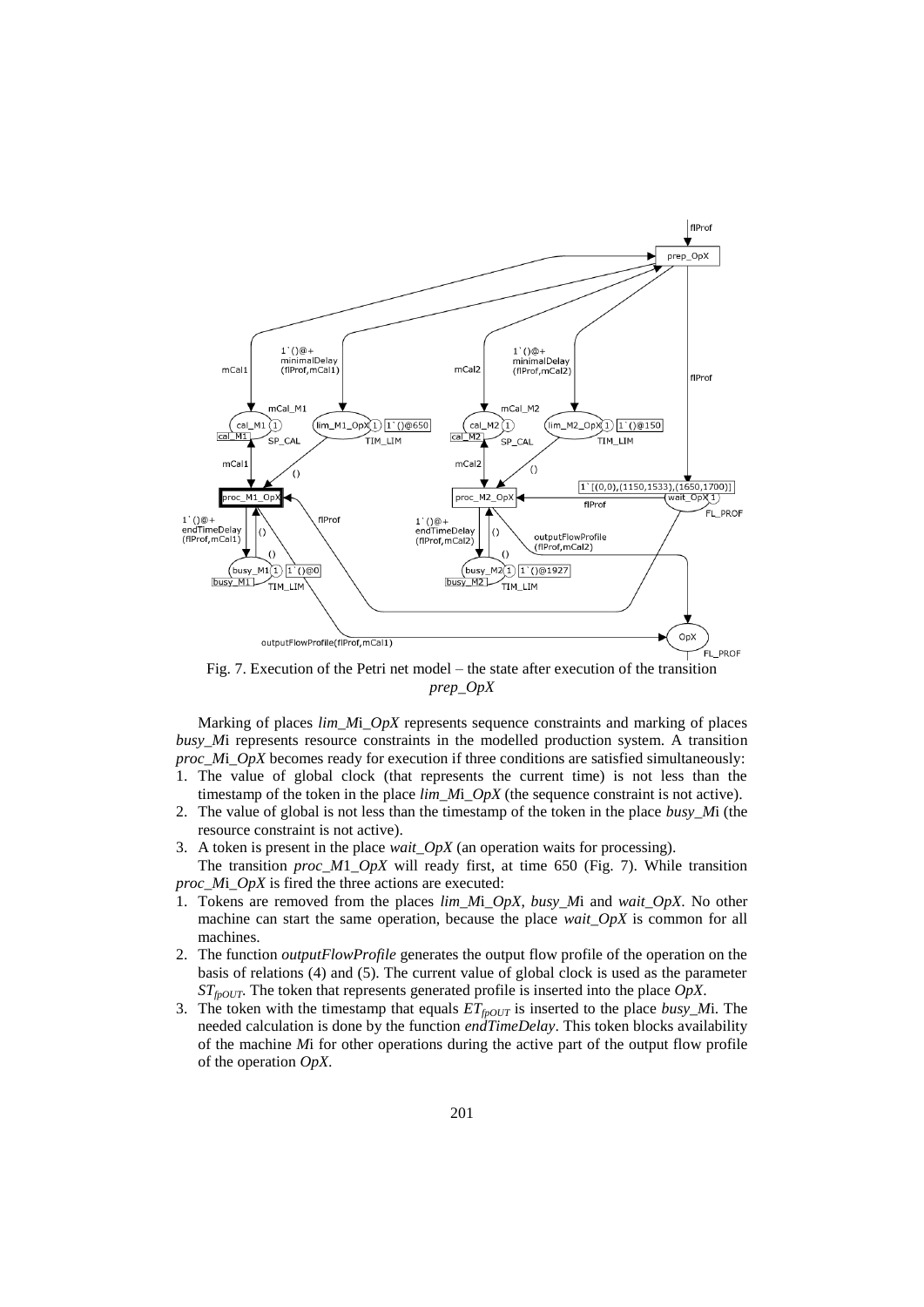

Fig. 8. Execution of the Petri net model – the state after execution of the transition *proc\_M*1*\_OpX*

The state of the substructure from Figure 7 after the execution of the transition *proc\_M*1*\_OpX* is shown in Figure 8. The generated output flow profile is represented by the sequence  $((650, 0), (1783, 1700))$ . It is accessible for a next operation as the input flow profile or it finishes the job if it is the last operation of the job. The timestamp of the token in the place *busy\_M*1 that equals 1783 blocks availability of the machine *M*1 during the active part of the generated output flow profile.

Every flexible job shop structure can be modelled by suitable connection of the basic substructures from Figure 6, one substructure for each operation. Of course, in a target application, the structure should be generated automatically and simulated by a dedicated algorithm.

### **5. An example**

An example production problem with continuous processes has been defined for demonstration the method of flow profile propagation. There are 3 jobs *Job*1...*Job*3 and 6 machines *M*1...*M*6. Every job has 3 operations. Every operation can be processed by 2 machine alternatively. The sequence relations are presented in Table 1. It is mandatory to arbitrary define the input flow profile for the first operation of every job. In the example, a very simple pattern of that input flow profile has been used. These profiles have a form of a vertical line segment represented by the sequence  $FSP_{IN} = ((0, 0), (0, totalAmount))$ . It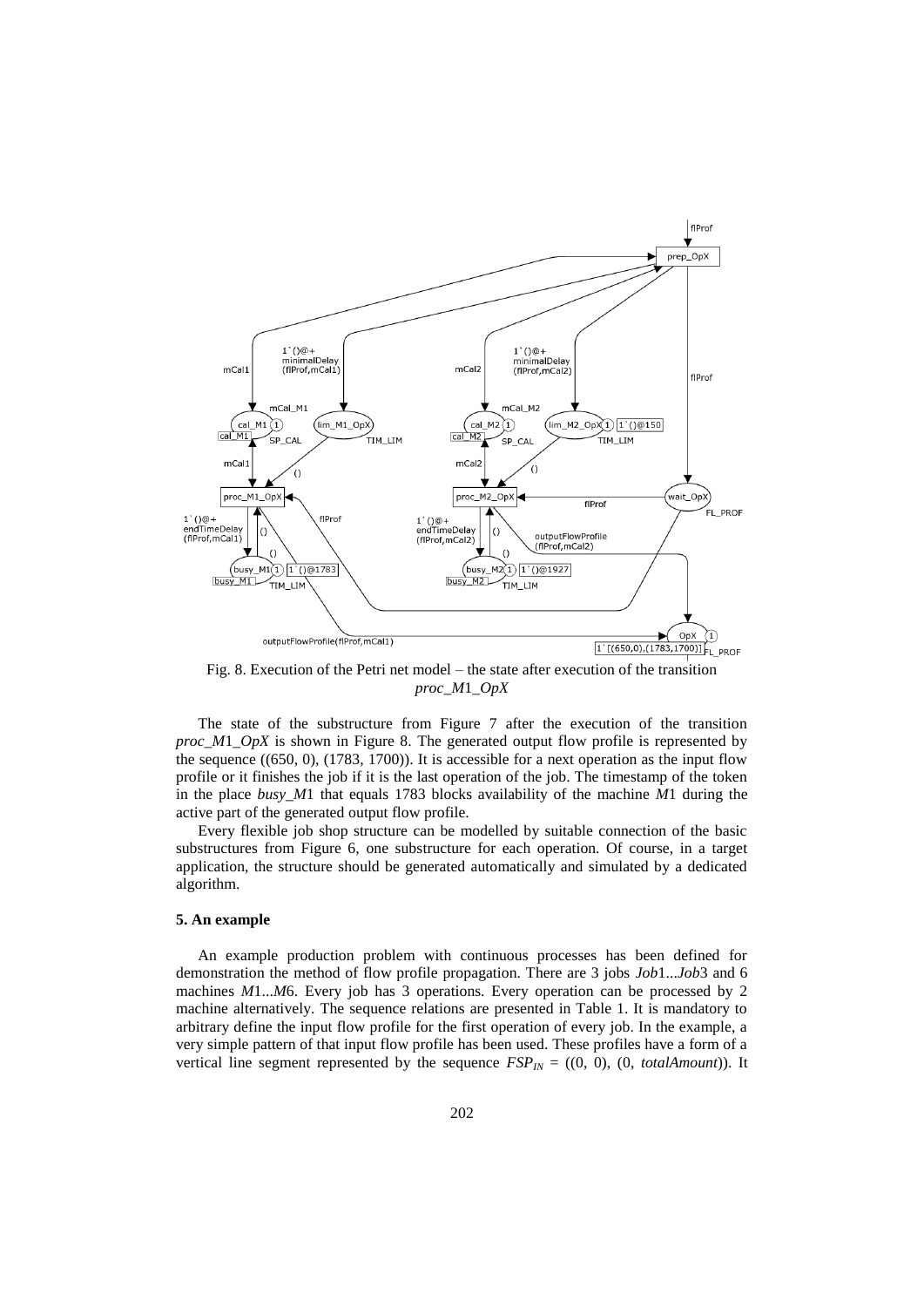means that all amount of material (*totalAmount*) is accessible for processing in the first operations of jobs immediately when the simulation starts. The values of *totalAmount* that have been chosen: 2000 for *Job*1, 1800 for *Job*2 and 1700 for *Job*3.

| Tuo, T. Deguelle Tenglono of the engineer progression proo |                    |                                  |                    |
|------------------------------------------------------------|--------------------|----------------------------------|--------------------|
|                                                            | <b>Operation 1</b> | <b>Operation 2</b>               | <b>Operation 3</b> |
| Job 1                                                      | $M1$ or $M2$       | $M3$ or M4                       | M5 or M6           |
| Job 2                                                      | $M3$ or $M5$       | M <sub>1</sub> or M <sub>6</sub> | $M2$ or $M4$       |
| J <sub>0</sub> b <sub>3</sub>                              | M4 or M6           | $M2$ or $M5$                     | $M1$ or $M3$       |

Tab. 1. Sequence relations of the example production problem

Speed calendars are defined as shown in Figure 9. Every machine has different speed. Every machine is available for working with the defined speed in some ranges of time and it is stopped (speed is 0) in other ranges of time.



Fig. 9. The calendar of machines speed

A simulation model of the given flexible job shop problem has been prepared using *CPN Tools* software. The rules of modelling presented in the subchapter 4 have been used with one modification. The condition  $fp_{N} \triangleright f_{\text{POUT}}$  in the function *minimalDelay* has been changed to the condition  $fp_{N}^{*} \triangleright fp_{OUT}$ , where  $fp_{N}^{*}$  is the input flow profile  $fp_{N}$  shifted down by the value *minimalBuffer*. It causes that the difference  $fp<sub>IN</sub>(t) - fp<sub>OUT</sub>(t)$  has at least the value *minimalBuffer*, so the material buffer is ensured. The value of *minimalBuffer* has been set to 200 for the simulation.

An example result of the simulation is presented in Figure 10 in the form of the output flow profiles plot. The first operations of every job have no active constraints and they start immediately at the time 0. It is easy to notice that sequence constraints are active for the operations (Job1, M5), (Job2, M6), (Job2, M2), (Job3, M2), and resource constraints are active for the operations (Job1, M4), (Job3, M3).

The detailed information about shapes of the output flow profiles can be dropped and the simulation result can be also presented in the form of the standard Gantt chart (Fig. 11).

### **6. Conclusion**

The presented method combines flexible job shop production environment with features of continuous processing. It is dedicated as an element of the developed scheduling module for the screw factory "Gaweł Zakład Produkcji Śrub Sp. z o.o.". This module is a part of the project realized by Department of Computer and Control Engineering in the cooperation with the Green Forge Innovation Cluster [8].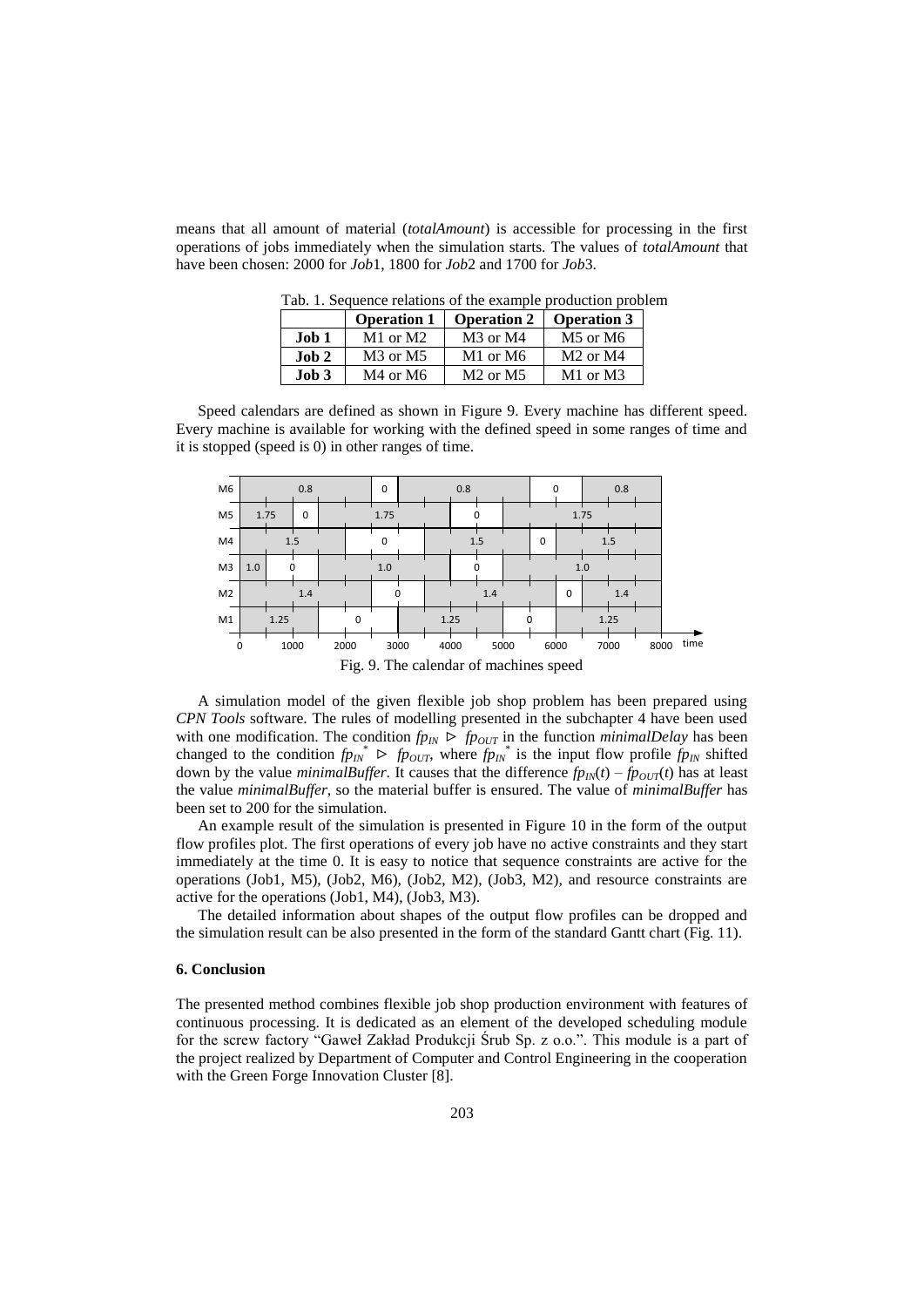

Fig. 10. The result of the production system simulation – the output flow profiles plot



Fig. 11. The result of the production system simulation – the Gantt chart